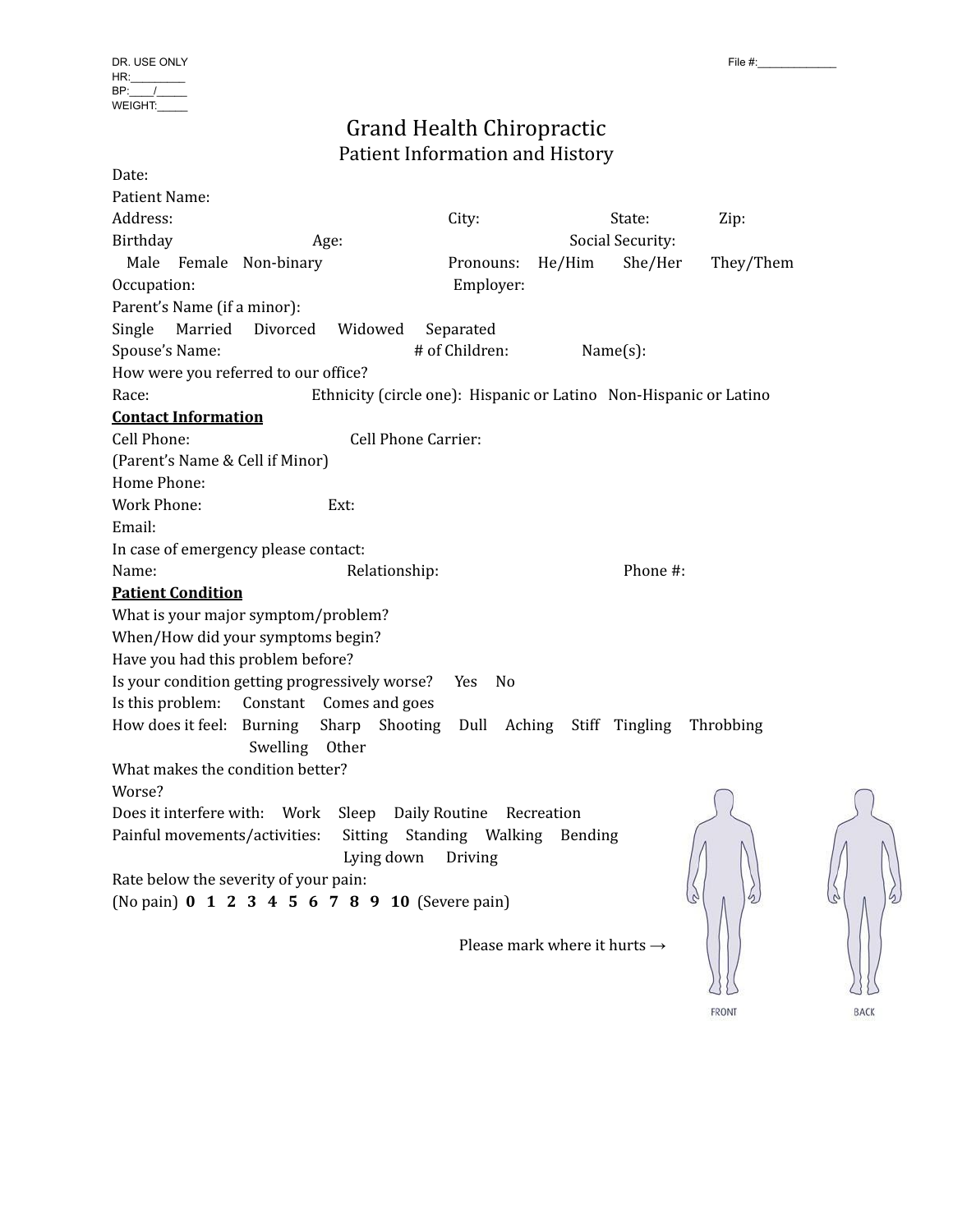| <b>Health History</b>                                                                                         |              |    |        |                                  |                                    |                          |                             |         |  |
|---------------------------------------------------------------------------------------------------------------|--------------|----|--------|----------------------------------|------------------------------------|--------------------------|-----------------------------|---------|--|
| Primary Care Physician:                                                                                       |              |    |        | Clinic Phone:                    |                                    |                          |                             |         |  |
| Name & Location of Clinic:                                                                                    |              |    |        |                                  |                                    |                          |                             |         |  |
| What other treatments have you had for this condition?                                                        |              |    |        | Chiropractic<br>Physical Therapy |                                    | Orthopedic<br>Medication | Neurologist                 | Surgery |  |
| Name of other doctors who have treated you for this condition:                                                |              |    |        |                                  |                                    |                          |                             |         |  |
| Previous Chiropractic care?                                                                                   |              | No | Yes    | Dates:                           |                                    | Local                    | Out of state                |         |  |
| Previous Physical Therapy?                                                                                    |              | No | Yes    | Dates:                           |                                    | Local                    | Out of state                |         |  |
| Date of last Physical Exam:                                                                                   |              |    |        | Spinal Exam:                     |                                    |                          |                             |         |  |
| List any Medications you are taking:                                                                          |              |    |        |                                  |                                    |                          |                             |         |  |
| Vitamins/Herbs/Minerals:                                                                                      |              |    |        |                                  |                                    |                          |                             |         |  |
| Females: Are you pregnant:                                                                                    |              |    | Yes No |                                  | Beginning of last menstrual cycle: |                          |                             |         |  |
| Check any of the following conditions you have had:                                                           |              |    |        |                                  |                                    |                          |                             |         |  |
| Aids/HIV                                                                                                      |              |    |        | Ear Ringing                      |                                    | Neck Pain                |                             |         |  |
| Allergies                                                                                                     |              |    |        | Epilepsy                         |                                    | Osteoporosis             |                             |         |  |
| Anxiety                                                                                                       |              |    |        | Headaches                        |                                    | Poor Circulation         |                             |         |  |
| Arm/Shoulder Pain                                                                                             |              |    |        | Migraines                        |                                    |                          | <b>Prostate Problems</b>    |         |  |
| Arthritis                                                                                                     |              |    |        | <b>Heart Disease</b>             |                                    |                          | <b>Rheumatoid Arthritis</b> |         |  |
| Asthma                                                                                                        |              |    |        | Hemorrhoids                      |                                    | Sciatica                 |                             |         |  |
| <b>Bladder Problems</b>                                                                                       |              |    |        | <b>Herniated Disk</b>            |                                    | Shingles                 |                             |         |  |
| Cancer                                                                                                        |              |    |        | <b>High Blood Pressure</b>       |                                    |                          | Sinus Infection             |         |  |
| Chronic Fatigue                                                                                               |              |    |        | Insomnia                         |                                    | Stroke                   |                             |         |  |
| Depression                                                                                                    |              |    |        | Irregular Cycle                  |                                    |                          | <b>Thyroid Problems</b>     |         |  |
| <b>Diabetes</b>                                                                                               |              |    |        | <b>Kidney Problems</b>           |                                    | TMJ                      |                             |         |  |
| <b>Digestion Problems</b>                                                                                     |              |    |        | Leg Pain                         |                                    |                          | <b>Venereal Disease</b>     |         |  |
| Earache                                                                                                       |              |    |        | Low Back Pain                    |                                    |                          | Vertigo/Dizziness           |         |  |
| <b>Stressors</b>                                                                                              |              |    |        |                                  |                                    | <b>Exercise</b>          |                             |         |  |
| Smoking                                                                                                       | Packs/Day:   |    |        |                                  |                                    | None                     |                             |         |  |
| Alcohol                                                                                                       | Drinks/Week: |    |        |                                  |                                    | Moderate                 |                             |         |  |
| Coffee/Caffeine                                                                                               | Cups/Day:    |    |        |                                  |                                    | Daily                    |                             |         |  |
| <b>High Stress Level</b>                                                                                      | Reason:      |    |        |                                  |                                    | Heavy                    |                             |         |  |
| Have you had any                                                                                              |              |    |        | Description                      |                                    |                          | Date                        |         |  |
| <b>Auto Accidents</b>                                                                                         |              |    |        |                                  |                                    |                          |                             |         |  |
| Surgeries                                                                                                     |              |    |        |                                  |                                    |                          |                             |         |  |
| <b>Broken Bones</b>                                                                                           |              |    |        |                                  |                                    |                          |                             |         |  |
| Falls/Head Injuries                                                                                           |              |    |        |                                  |                                    |                          |                             |         |  |
| Family History:                                                                                               |              |    |        |                                  |                                    |                          |                             |         |  |
| <b>FEMALES ONLY:</b> My signature indicates that, "This is to certify, to the best of my knowledge, that I am |              |    |        |                                  |                                    |                          |                             |         |  |
| not pregnant at this time. I hereby authorize Grand Health Chiropractic and Wellness Center to take           |              |    |        |                                  |                                    |                          |                             |         |  |
| X-Rays as necessary to determine the status of my spine. I will assume all responsibility for any effects     |              |    |        |                                  |                                    |                          |                             |         |  |
| on a fetus potentially present."                                                                              |              |    |        |                                  |                                    |                          |                             |         |  |
| Printed Name:                                                                                                 |              |    |        | Signature:                       |                                    |                          |                             | Date:   |  |

**I hereby authorize this office and it's doctors to administer care to myself or my child as they deem necessary.**

Parent (if minor): Signature: Signature: Date: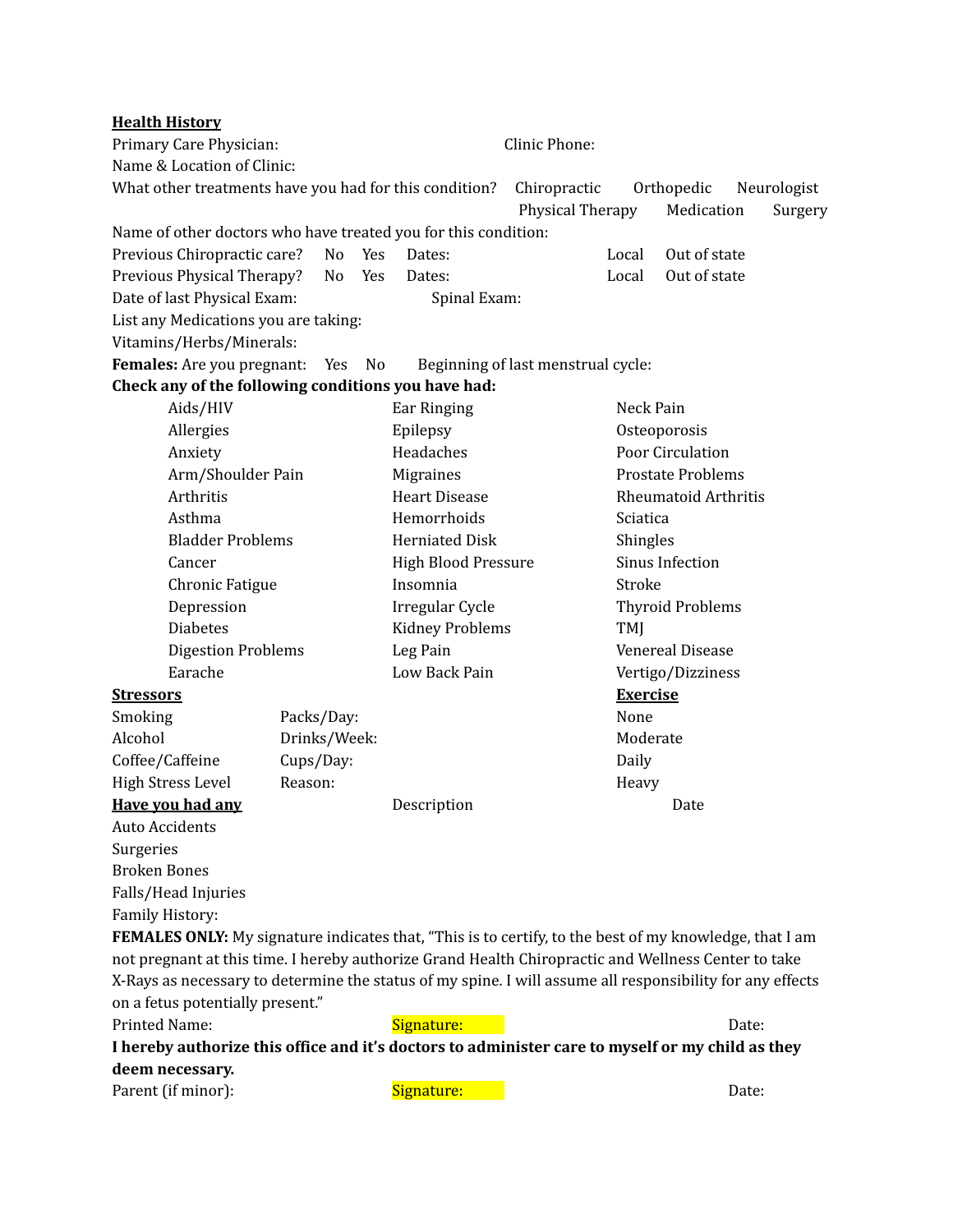#### **The Health Care Information Rights of Our Patients and Clients Include:**

**Your Right to Revoke Consent:** You may revoke consent to use or disclose your health information at any time; however, your revocation must be in writing; there are two circumstances under which we will not be able to honor your revocation request: 1) Your health information was released prior to receipt of your request to revoke your consent; and 2) Were you required to give your authorization as a condition for obtaining insurance, the insurance company may have a right to your health information if they decide to contest any of your claims.

**Your Right to Limit Uses or Disclosures:** You have a right to limit the use or disclosure of your personal health information. To do so you must inform us, in writing, of any health care providers, hospitals, employers, insurers or other individuals or organizations that you do not want us to disclose your health information to. We are not required to agree to your restrictions; however, if we agree with your restrictions, the restriction is binding on us.

**Your Right to Receive Confidential Communication Regarding Your Health Information:** We normally provide information about your health to you in person at the time you receive services from us. We may also mail you information regarding your health or about the status of your account. We will do our best to accommodate any reasonable, written request if you would like to receive information about your health or the services we provide at a place other than your home or if you would like the information in a different form.

**Your Right to Inspect and Copy Your Health Information:** You have the right to inspect and/or copy your health information for seven years from the date that the record was created or as long as the information remains in our files; such requests must be in writing. We may refuse your request, and charge you for retrieval and copying costs, only in accordance with Minnesota law.

**Your Right to Amend Your Health Information:** You have the right to request that we amend your health information for seven years from the date that the record was created or as long as the information remains in our files. Amendment requests must be in writing and give us reason to support the change you are asking us to make; however, the clinic is not obligated to comply with your request if it is judged to be unreasonable.

**Your Right to Receive an Accounting of the Disclosures We Have Made of Your Records:** You have the right to submit a written request for an accounting of the disclosures we have made of your health information for the last six years before the date of your request. By law, such accounting requests will include all disclosures made except for those that: 1) Are required for your treatment, to obtain payment for your services or to operate our practice; 2) Were made to you; 3) We are required or permitted to make without our consent or authorization; 4) Were disclosed with your written consent; 5) Were necessary to maintain a facility directory of individuals involved with your care; 6) Were disclosed for national security or intelligence purpose; 7) Were made to correctional or law enforcement officers; or 8) Were made prior to April 14, 2003.

We will provide the first accounting within any 12-month period without charge. Retrieval and copying fees complying with Minnesota law may be charged for any additional accounting requests during the same 12-month period. When you make your request we will tell you the amount of the fee and you will have the opportunity to withdraw or modify *your request.*

**Your Right to Obtain a Paper Copy of This Notice:** You may request a copy of this notice at any time.

**Your Right to Complain:** You may complain to us if you feel that we have violated your privacy rights. We respect your right to do so and will not take any action against you if you do file a complaint. For further information about our privacy policies and practices, to express a concern or to file a complaint, please contact the Compliance/Privacy Officer at:

> **Grand Health Chiropractic and Wellness Center Trisha Augustine, DC 1048 Selby Ave St. Paul, MN 55104 651-228-9000**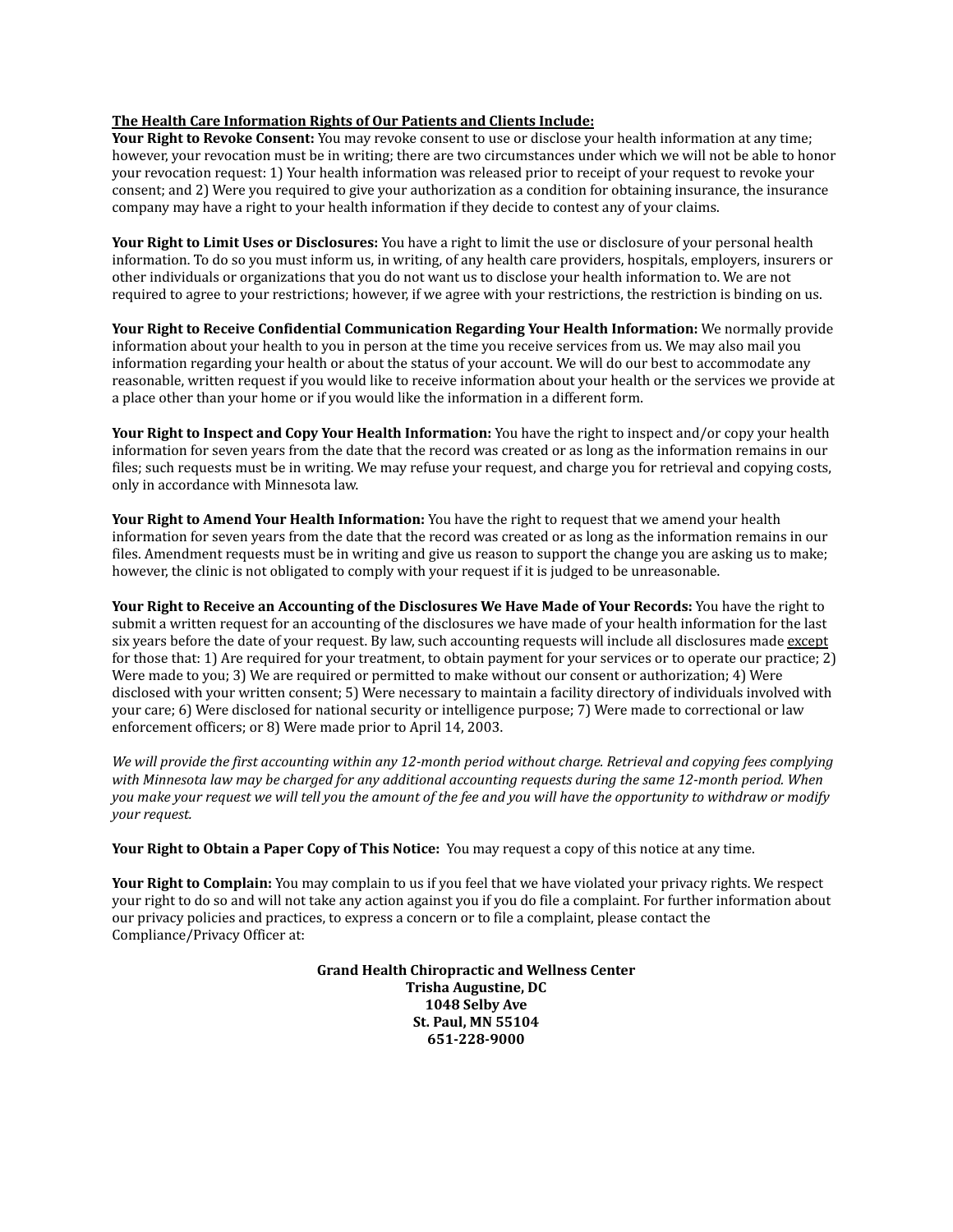### **CONSENT/AUTHORIZATION FOR USE AND DISCLOSURE OF PROTECTED HEALTH INFORMATION**

#### *OUR PRIVACY PLEDGE: Grand Health Chiropractic is concerned with and committed to the protection of our patients' privacy and ensuring the confidentiality of personal health information entrusted to us.*

Ways in which the clinic may use or disclose your health care information include, but are not limited to:

- Another provider or facility for the purpose of diagnosis, assessment or treatment of your health condition.
- Another party, such as insurance carrier, HMO or employer for the purpose of receiving payment for services rendered to you.
- The use of that information within our practice for quality control or other operational purposes.
- The use of that information to contact you by telephone, mail or e-mail with appointment reminders, information about the clinic, treatment alternatives or other health-related information that may be of interest to you.

Along with this consent form, you will be given a copy of our privacy notice that describes our privacy policies in detail. You have the right to review that notice before you sign this consent form. We reserve the right to change our privacy practices as described in that notice. The current notice, including the effective date, will be posted in the clinic and will be given to you when you come in for treatment.

**Your Right to Limit Uses or Disclosures:** You have the right to request that we do not disclose your health information to specific individuals, companies, or organizations. If you would like to place any restrictions on the use or disclosure of your health information, please let us know in writing. We are not required to agree to your restrictions; however, if we agree with your restrictions, the restriction is binding on us.

**Your Right to Revoke Your Authorization:** You may revoke any of your authorizations at any time; however, your revocation must be in writing. We will not be able to honor your revocation request if we have already released your health information before we receive your request to revoke your authorization. If you were required to give your authorization as a condition of obtaining insurance, the insurance company may have a right to your health information if they decide to contest any of your claims.

## **YOU HAVE A RIGHT TO REFUSE CONSENT FOR DISCLOSURE OF YOUR PERSONAL HEALTH INFORMATION. WITHOUT YOUR CONSENT, HOWEVER, GRAND HEALTH CHIROPRACTIC WILL NOT BE ABLE TO SUBMIT CLAIMS TO INSURANCE CARRIERS OR OTHER THIRD PARTY PAYERS AND MAY NOT ACCEPT YOU AS A PATIENT/CLIENT.**

## **Initial Here**

**[ ] I acknowledge receipt of Grand Health Chiropractic's Notice of Privacy Practices**

**By signing below, I give consent to Grand Health Chiropractic clinicians or staff to disclose my personal health information.**

Printed Name: Name: Signature: Signature: Date: Date: Date: Date: Date: Date: Date: Date: Date: Date: Date: Date: Date: Date: Date: Date: Date: Date: Date: Date: Date: Date: Date: Date: Date: Date: Date: Date: Date: Date:

Parent/Guardian (if minor): Date: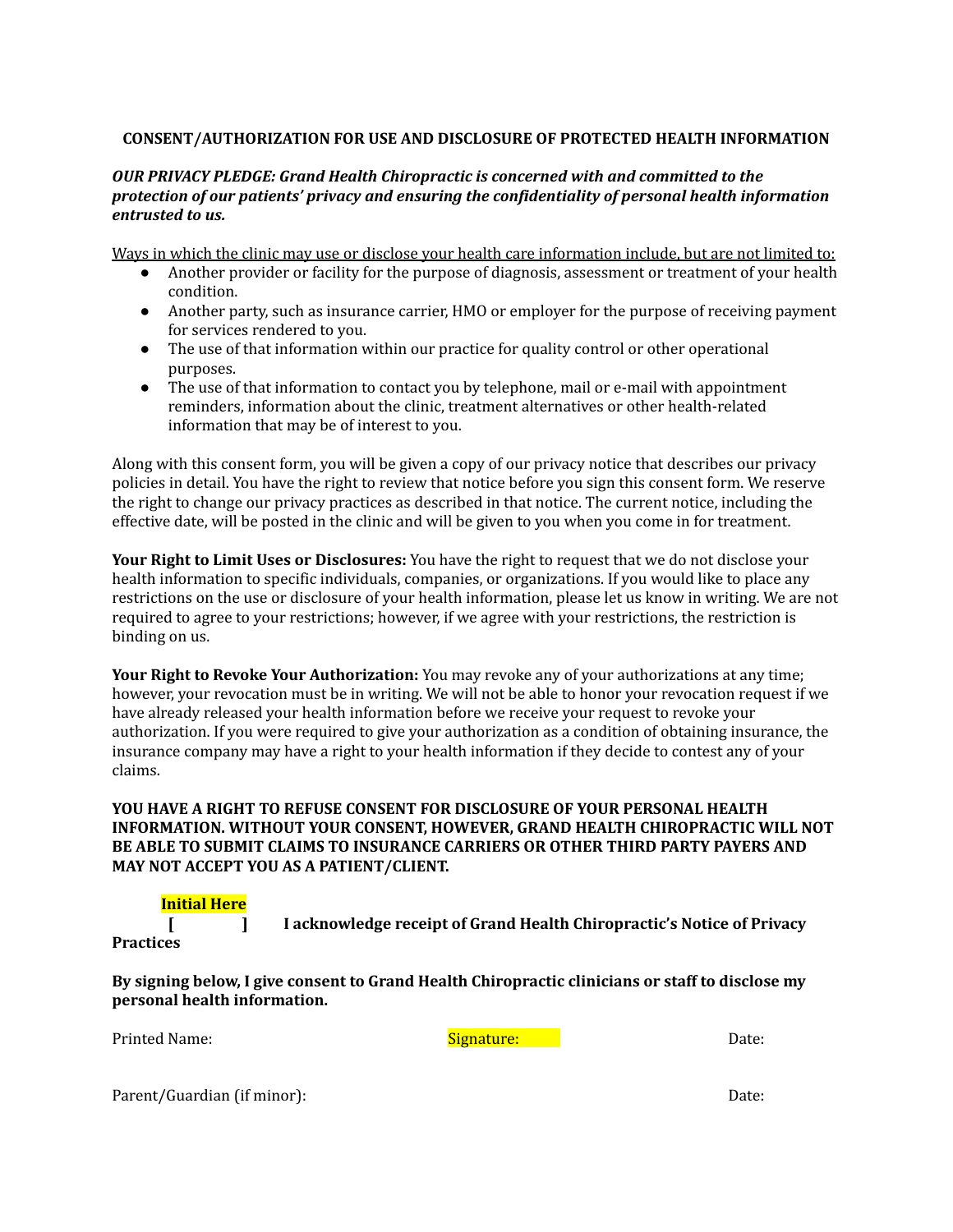## **PROFESSIONAL FEE SCHEDULE**

| <b>INITIAL VISIT AND STANDARD VISITS</b> |              | USUAL AND CUSTOMARY PHYSICAL THERAPY FEES |           |                                          |      |
|------------------------------------------|--------------|-------------------------------------------|-----------|------------------------------------------|------|
| Consultation                             | No Charge    | Consultation                              | No Charge | Electronic Muscle Stimulation (per unit) | \$35 |
| Examination (complexity/time based)      | $$60 - $140$ | Evaluation                                | \$160     | Ultrasound (per unit)                    | \$40 |
| X-rays (per view)                        | \$60         | Re-Evaluation                             | \$85      | Therapeutic Exercises (per unit)         | \$70 |
| Adjustment (# of regions)                | $$60 - $75$  | Hot/Cold Packs                            | \$35      | Neuromuscular Re-Education (per unit)    | \$70 |
| <b>Extremity Adjustment</b>              | \$60         | Traction                                  | \$40      | Manual Therapy Techniques (per unit)     | \$52 |
| Application of Ice/Hot Pack              | \$35         |                                           |           | Therapeutic Activities (per unit)        | \$58 |
| Therapies (per unit)                     | $$40 - $49$  |                                           |           |                                          |      |

Our experience has shown that it is wise to have an understanding with our patients as to our office policies and fees. This form has been prepared for your convenience and information. We offer several methods of payment for your needs. This information will enable us to better serve you and help to avoid misunderstandings in the future. Our main concern is your health and well-being, and we will do our best to help you in any way we can. A detailed outline of service charges can be provided upon request.

## **PLAN 1: GROUP INSURANCE**

If you have insurance which covers physical therapy, we will bill your insurance directly. Please present your card on your first visit. Until we have the completed necessary information to verify coverage, you will be required to pay for your care. This includes any deductible or co-pay at the time of your service. In the event the insurance check should come to you, you are expected to bring the check in to us. Remember, insurance companies do not guarantee payment. Please know that we will bill the insurance company for all the services provided including but not limited to extremity adjustment, traction, neurological re-education, and soft tissue therapies. If you have questions regarding any of your billing please ask.

## **PLAN 2: HEALTH CARE MADE AFFORDABLE (HCMA)/CASH**

For those patients who qualify, we offer discounted cash agreements on a monthly block basis. Please ask for details separate to this professional fee schedule. Fees are to be paid at the time services are rendered, unless special arrangements have been made in advance. Discontinuing care before completing the agreed upon corrective or wellness care plan will cause your plan to be prorated at our regular rates for all visits from the beginning of care.

## **PLAN 3: AUTO/PERSONAL INJURY**

You need to report the accident and present your auto insurance card to us on your first visit. Payment will be required until your coverage can be verified. We will bill the insurance company directly.

Insurance verification and authorization is not a guarantee of payment. And I further understand that such payment is not contingent on any settlement, judgment, or verdict by which I may eventually recover said fee. I understand that I may be responsible for any balance that is not paid by insurance. I authorize the Clinic to release any information regarding my treatment to any insurance company in effort to receive reimbursement for services provided. I authorize the use of this signature on all insurance submissions.

I have read and understand all of the options available to me.

Signature: Definition of the extension of the Parent (if minor): Date: Date: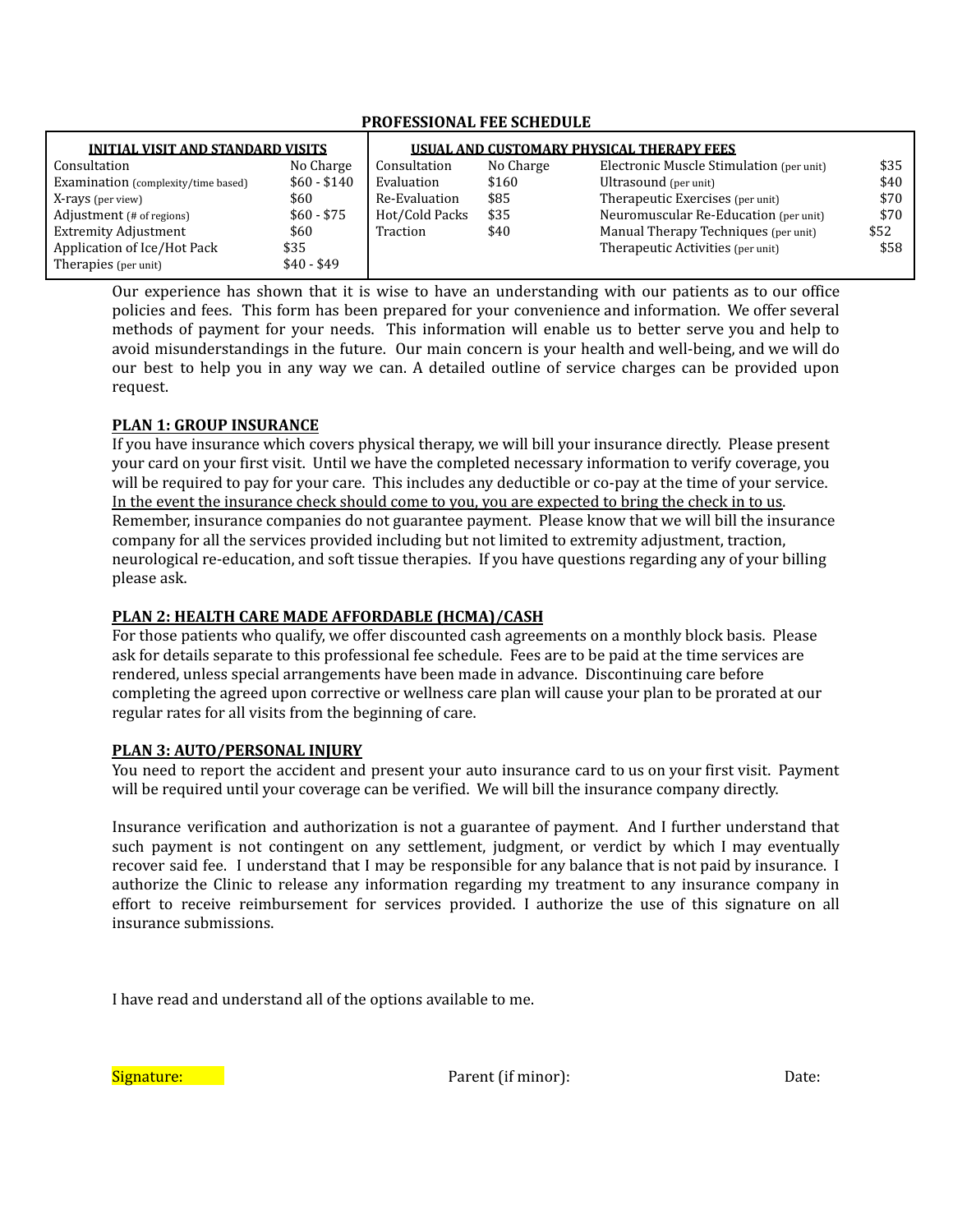## **Financial Responsibility Agreement**

*Please take a few minutes to read the following financial responsibility statements upheld by our clinic. This form is used to prevent any misunderstanding and to provide our patients with a clear understanding of our billing procedures. If you have any questions, please let us know prior to signing the agreement.*

## **Responsible Party Clearly Defined**

Payment in full is due on the date of service, unless you have active insurance with benefits remaining that are applicable to the procedures being performed. Our office extends a line of credit for the full amount of the procedure to allow processing time for your health insurance claims. It is understood that the clinic will diagnose treatment based on your health and not your insurance coverage. You are financially responsible for all charges whether or not paid by insurance.

## **Discontinuation of Treatment**

If you choose to prematurely discontinue treatment before the agreement is completed, the chiropractic visits will be charged our normal fee schedule for chiropractic.

# **Claim Processing & Payment Terms and Conditions**

All balances remaining open at 60 days are due in full, regardless of pending insurance claims. We will file your insurance claim in order to help you achieve your maximum allowable benefits, but we cannot extend credit beyond 60 days. If you believe that you will need longer than 60 days to pay your charges, please speak to your Doctor or contact our Billing Dept. If the insurance company pays our office after you've paid the balance due, we will issue a refund check to the responsible party and mail it to the address listed on the account.

# **Additional Interest, Charges, and Fees**

Monthly charges may also include a \$3.00 Statement fee. If a check is returned due to insufficient funds or otherwise, a \$30.00 returned check fee will be added to the account and interest charges may apply.

# **Collection Activity and Additional Charges**

Patient accounts with balances open at 90 days may be subject to more aggressive collection efforts and turned over to a collection agency or an attorney's office. Accounts that are turned over for third party collections will accrue a finance charge which is consistent with the maximum allowable by law and all charges incurred in the recovery of the delinquent account will be added to the patient's balance. These charges include, but are not limited to, collection fees, reasonable attorneys' fees whether litigation is commenced or not, transaction fees, NSF fees, other legal fees, and court costs. These recovery costs may increase a patient's balance by as much as 50%.

I have read, understood, and agree to the provisions of the Grand Health Chiropractic Financial Responsibility Agreement

Signature: **Signature:** The contract of the contract of the contract of the contract of the contract of the contract of the contract of the contract of the contract of the contract of the contract of the contract of the co